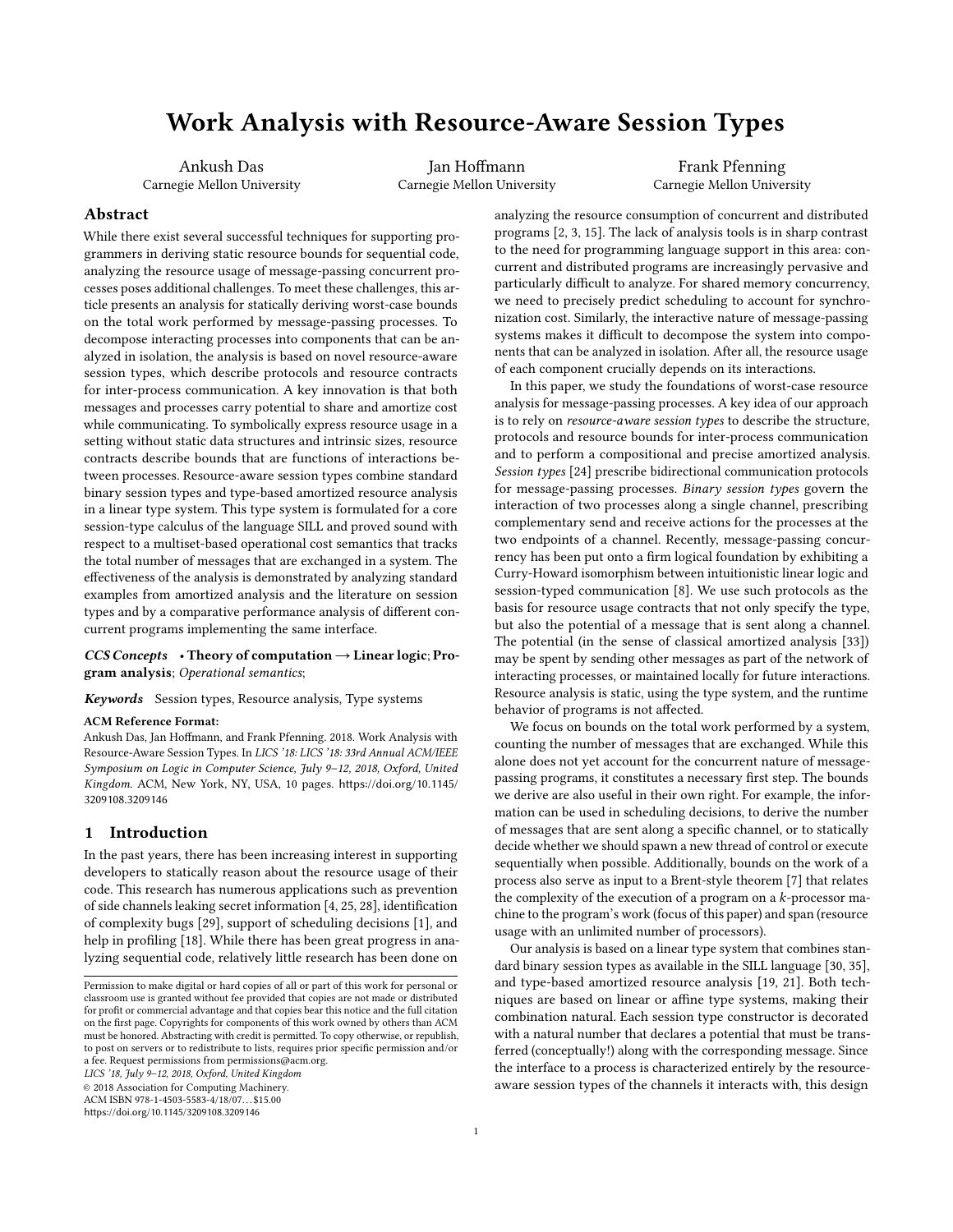provides a compositional resource specification. For closed programs (which evolve into a closed network of interacting processes) the bound becomes a single constant. In addition to the natural compositionality of type systems we also preserve the necessary support for deriving resource annotations via LP solving, a key feature of type-based amortized analysis. Moreover, resource-aware session types integrate well with type-based amortized analysis for functional programs because they are based on compatible logical foundations (intuitionistic linear logic and intuitionistic logic, respectively), as exemplified in the design of SILL [\[30,](#page-9-14) [35\]](#page-9-15) that combines them monadically.

A conceptual challenge is to express symbolic bounds in a setting without static data structures and intrinsic sizes. Our innovation is that resource-aware session types describe bounds as functions of interactions (messages sent) on a channel. A major technical challenge is to account for the global number of messages sent with local derivation rules: operationally, local message counts are forwarded to a parent process when a sub-process terminates. As a result, local message counts are incremented by sub-processes in a non-local fashion. Our solution is that messages and processes carry potential to amortize the cost of a terminating sub-process proactively as a side-effect of the communication.

Our main contributions are as follows. We present the first session type system for deriving parametric bounds on the resource usage of message-passing processes. We prove the nontrivial soundness of the type system with respect to an operational cost semantics that tracks the total number of messages exchanged in a network of communicating processes. We demonstrate the effectiveness of the technique by deriving tight bounds for standard examples of amortized analysis from the literature on session types. We also show how resource-aware session types can be used to specify and compare the performance characteristics of different implementations of the same protocol. The analysis is currently manual, with automation left for future work.

# <span id="page-1-0"></span>2 Overview

We motivate and informally introduce resource-aware session types and show how they can be used to analyze the resource usage of message-passing processes. We start with building some intuition.

Session Types. Session types were introduced by Honda [\[24\]](#page-9-10) to describe the structure of communication just like standard data types describe the structure of data. We follow the approach and syntax of SILL [\[30,](#page-9-14) [35\]](#page-9-15) which is based on a Curry-Howard isomorphism between intuitionistic linear logic and session types, extended by recursively defined types and processes. In the intuitionistic approach, every channel has a provider and a client. We view the session type as describing the communication from the provider's point of view, with the client having to perform matching actions.

As a first simple example, we consider natural numbers in binary form. A process providing a natural number sends a stream of bits starting with the least significant bit. These bits are represented by messages zero and one, eventually terminated by \$. Because the provider chooses which messages to send, we call this an internal choice, written as

bits = 
$$
\bigoplus
$$
 {zero : bits, one : bits, \$ : 1}

Here,  $\bigoplus \{l_1 : A_1, \ldots, l_n : A_n\}$  is an n-ary, labeled generalization of  $A \oplus B$  of linear logic, and 1 is the multiplicative unit of linear logic  $A \oplus B$  of linear logic, and 1 is the multiplicative unit of linear logic. Operationally, 1 means the provider has to send an end message,

closing the channel and terminating the communication session. For example, the number  $6 = (110)<sub>2</sub>$  would be represented by the sequence of messages zero, one, one, \$, end. A client of a channel c : bits has to branch on whether it receives zero, one, or \$. Note that as we proceed in a session, the type of a channel must change according to the protocol. For example, if a client receives the message  $\frac{1}{2}$  along c : bits then c must afterwards have type 1. The next message along c must be end and its client has to wait for that after receiving \$ so the session is properly closed.

As a second example, we describe the interface to a counter. As a client, we can repeatedly send inc messages to a counter, until we want to read its value and send val. At that point the counter will send a stream of bits representing its value as prescribed by the type bits. From the provider's point of view, a counter presents an external choice, since the client chooses between inc or val.

$$
ctr = \& \{ inc :ctr, val : bits \}
$$

The type former  $\& \{l_1 : A_1, \ldots, l_n : A_n \}$  is an n-ary labeled gener-<br>alization of  $A \& R$  of linear logic. Operationally, the provider must alization of  $A \& B$  of linear logic. Operationally, the provider must branch based on which of the labels  $l_i$  it receives. After receiving  $l_k$ <br>along a channel  $c: 8Jl + 4$ ,  $l + 4$ , communication along along a channel  $c : \mathcal{L}{l_1 : A_1, \ldots, l_n : A_n}$ , communication along c proceeds at type  $A_k$ . Such type formers can be arbitrarily nested<br>to allow more complex bidirectional protocols to allow more complex bidirectional protocols.

Modeling a binary counter. We describe an implementation of a binary counter and use our resource-aware session types to analyze its resource usage. Like in the rest of the paper, the resource we are interested in is the total number of messages exchanged along all channels in the system.

A well-known example of amortized analysis counts the number of bits that must be flipped to increment a counter. It turns out the amortized cost per increment is  $2$ , so that  $n$  increments require at most  $2n$  bits to be flipped. We observe this by introducing a potential of 1 for every bit that is one and using this potential to pay for the expensive case in which an increment triggers multiple flips. When the lowest bit is zero, we flip it to one (costing 1) and also store a remaining potential of 1 with this bit. When the lowest bit is one we use the stored potential to flip the bit back to zero (with no stored potential) and the remaining potential of 2 is passed along for incrementing the higher bits.

We model a binary counter as a chain of processes where each process represents a single bit (process  $b0$  or  $b1$ ) with a final process e at the end. Each of the processes in the chain provides a channel of the ctr type, and each (except the last) also uses a channel of this type representing the higher bits. For example, in the first chain in Figure [1,](#page-2-0) the process  $b0$  offers along channel  $s_3$  (indicated by  $\bullet$ between  $b_0$  and  $s_3$ ) and uses channel  $s_2$ . In our notation, we would write this as

$$
s_2: \text{ctr } + e :: (s_1: \text{ctr}) \qquad s_1: \text{ctr } + b_1 :: (s_2: \text{ctr})
$$
\n
$$
s_2: \text{ctr } + b_0 :: (s_3: \text{ctr}) \qquad s_3: \text{ctr } + b_1 :: (s_4: \text{ctr})
$$

We see that, logically, parallel composition with a private shared channel corresponds to an application of the cut rule. The definitions of e, b<sup>0</sup> and b<sup>1</sup> can be found in Figure [2.](#page-4-0) The only channel visible to an outside client (not shown) is  $s_4$ . Figure [1](#page-2-0) shows the messages triggered if an increment message is received along s4.

Expressing resource bounds. Our basic approach is that messages carry potential and processes store potential. This means the sender has to pay not just 1 unit for sending the message, but whatever additional units to amortize future costs. In the amortized analysis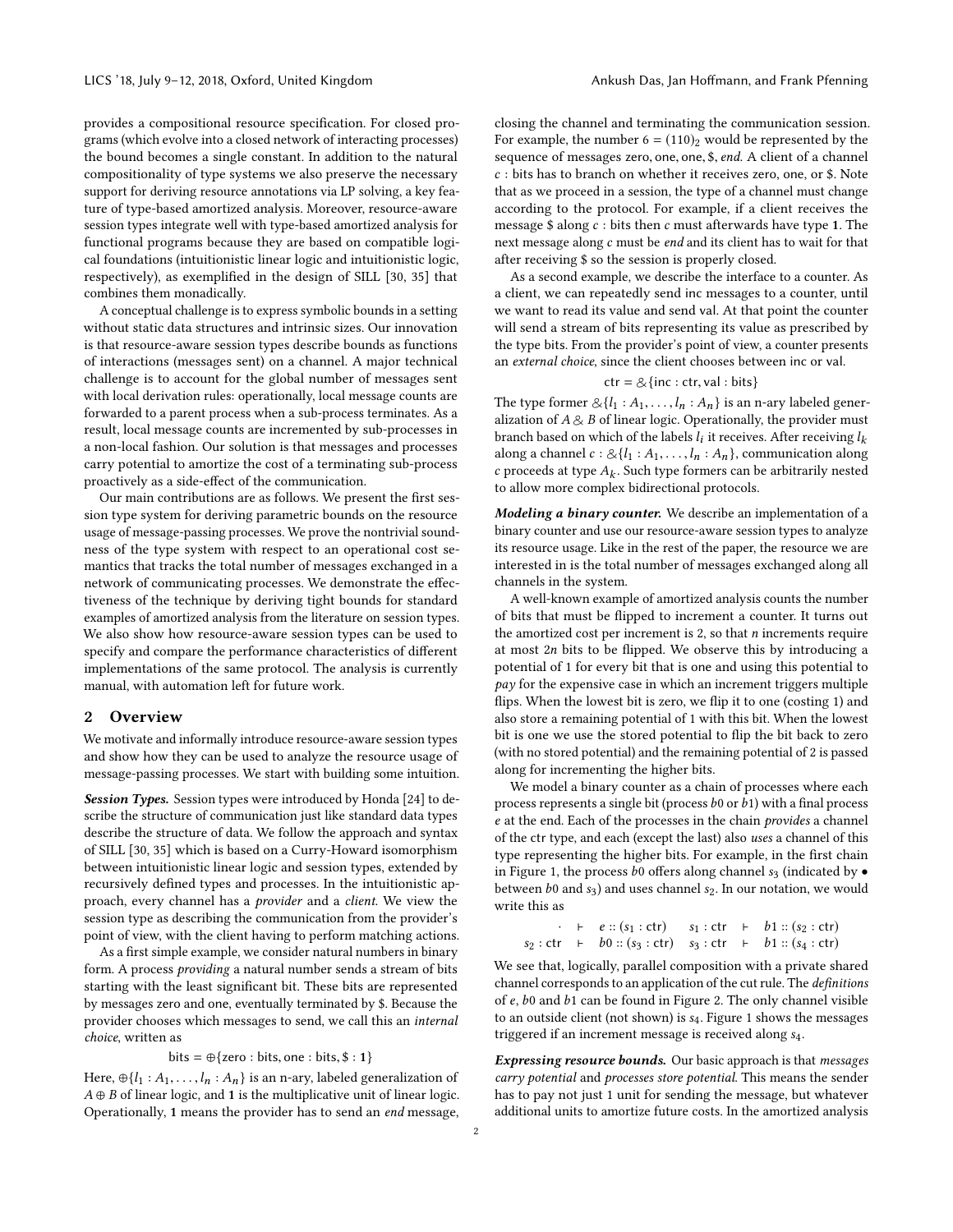<span id="page-2-0"></span>



**Figure 1.** Binary counter system representing  $5 = (101)<sub>2</sub>$  with messages triggered when inc message is received on s4.

of the counter, each bit flip corresponds exactly to an inc message, because that is what triggers a bit to be flipped. Our cost model focuses on messages as prescribed by the session type and does not count other operations, such as spawning a new process or terminating a process. This choice is not essential to our approach, but convenient here.

To capture the informal analysis we need to express in the type that we have to send 1 unit of potential with the label inc. We do this using a superscript indicating the required potential with the label, postponing the discussion of val.

$$
tr = \& \{ inc^1 : \text{ctr, val}^2 : \text{bits} \}
$$

 $ctr = \&{int1:ctr, val}^2 : bits$ <br>When we assign types to the processes, we now use these more expressive types. We also indicate the potential stored in a particular process as a superscript on the turnstile.

<span id="page-2-1"></span>
$$
t: \text{ctr} \quad \stackrel{\circ}{\mapsto} \quad b0 :: (s : \text{ctr}) \tag{1}
$$

$$
t: \text{ctr} \quad \xrightarrow{\text{!}} \quad b1 :: (s : \text{ctr}) \tag{2}
$$

$$
\therefore \quad \stackrel{\circ}{\vdash} \quad e :: (s : \text{ctr}) \tag{3}
$$

With our formal typing rules (Section [5\)](#page-5-0) we can verify these typing constraints, using the definitions of b0, b<sup>1</sup> and e from Figure [2.](#page-4-0) Informally, we can reason as follows:

- b0: When b<sup>0</sup> receives inc it receives 1 unit of potential. It continues as b<sup>1</sup> (which requires no communication) which stores this 1 unit (as prescribed from the type of  $b1$  in Equation [2\)](#page-2-1).
- b1: When b<sup>1</sup> receives inc it receives 1 unit of potential which, when combined with the stored one, makes 2 units. It needs to send an inc message which consumes these 2 units (1 to send the message, and 1 to send along a potential of 1 as prescribed in the type). It has no remaining potential, which is sufficient because it transitions to  $b0$  which stores no potential (inferred from the type of b<sup>0</sup> in Equation [1\)](#page-2-1).
- e: When <sup>e</sup> receives inc it receives 1 unit of potential. It spawns a new process e and continues as b1. Spawning a process is free, and e requires no potential, so it can store the potential it received with b<sup>1</sup> as required.

How do we handle the type annotation val<sup>?</sup> : bits of the label val? Recall that bits =  $\bigoplus$ {zero : bits, one : bits, \$ : 1}. In our implementation, upon receiving a val message, a  $b0$  or  $b1$  process will first respond with zero or one respectively. It then sends val along the channel it uses (representing the higher bits of the number) and terminates by forwarding further communication to the higher bits in the chain. The  $e$  process will just send  $\$$  and  $end$ , indicating the empty stream of bits.

We know we will have enough potential to carry out the required send operations if each process  $(b0, b1$  and  $e)$  carries an additional 2 units of potential. We could impart these with the inc and val messages by sending 2 more units with inc and 2 units with val. That is, the following type is correct:

bits = 
$$
\bigoplus
$$
 {zero<sup>0</sup> : bits, one<sup>0</sup> : bits,  $\$^0 : 1^0$ }  
ctr =  $\&$  {inc<sup>3</sup> : ctr, val<sup>2</sup> : bits}

Here, the superscript 0 in the type of bits indicates that the corresponding messages carry no potential.

However, this type is a gross over-approximation! The processes of a counter of value  $n$ , would carry  $2n$  additional potential while only  $2 \left[ \log(n + 1) \right] + 2$  are needed. To obtain this more precise bound, we need families of session types.

A more precise analysis. This requires that in the type we can refer either to the number of bits in the representation of a number or its value. This form of internal measure is needed only for typechecking purposes, not at runtime. It is also not intrinsically tied to a property of a representation, the way the length of a list in a functional language is tied to its memory requirements. We indicate these measures using square brackets, so that  $ctr[n]$  is a family of types, and ctr[0], for example, is a counter with value 0. Such type refinements have been considered in the literature on session types (see [\[17\]](#page-9-18)) with respect to type-checking and inference. Here, we treat it as a meta-level notation to denote families of types. Following the reasoning above, we obtain the following type:

bits = 
$$
\oplus \{ {\sf zero}^0 : \text{bits}, {\sf one}^0 : \text{bits}, \$\}^0 : 1^0 \}
$$
  
ctr[*n*] =  $\& \{ \text{inc}^1 : \text{ctr}[n+1], \text{val}^{2\lceil \log(n+1) \rceil + 2} : \text{bits} \}$ 

To check the types of our implementation, we need to revisit and refine the typing of the b0, b<sup>1</sup> and e processes.

$$
t: \text{ctr}[n] \quad \overset{\rho}{\vdash} \quad b0 :: (s : \text{ctr}[2n])
$$
\n
$$
t: \text{ctr}[n] \quad \overset{\rho}{\vdash} \quad b1 :: (s : \text{ctr}[2n + 1])
$$
\n
$$
\qquad \qquad \overset{\rho}{\vdash} \quad e :: (s : \text{ctr}[0])
$$

 $e : (s : \text{ctr}[0])$ <br>Our type system verifies these types against the implementation of  $b0$ ,  $b1$ , and  $e$  (see Figure [2\)](#page-4-0). The typing rules reduce the welltypedness of these processes to arithmetic inequalities which we can solve by hand, for example, using that  $log(2n) = log(n) + 1$ . The intrinsic measure  $n$  and the precise potential annotations are not automatically derived, but come from our insight about the nature of the algorithms and programs.

Before introducing the formalism in which the programs are expressed, together with the typing rules that let us perform rigorous amortized analysis of the code (as expressed in the soundness theorem in Section [6\)](#page-6-0), we again emphasize the compositional nature of the way resource bounds are expressed in the types themselves and in the typing judgments for process definitions. Of course, they reveal some intensional property of the implementations, namely a bound on its cost, so different implementations of the same plain session type may have different resource annotations.

The typing derivation provides a proof certificate on the resource bound for a process. For closed processes typed as

$$
\cdot \stackrel{p}{\vdash} Q :: (c : 1^0)
$$

the number  $p$  provides a worst case bound on the number of mes-<br>sages sent during computation of  $Q$  which always ends with the sages sent during computation of  $Q$ , which always ends with the process sending end along c, indicating termination.

## 3 Resource-Aware SILL

We briefly introduce the linear, process-only fragment of SILL [\[30,](#page-9-14) [35\]](#page-9-15), which integrates functional and concurrent computation. A program in SILL is a collection of processes exchanging messages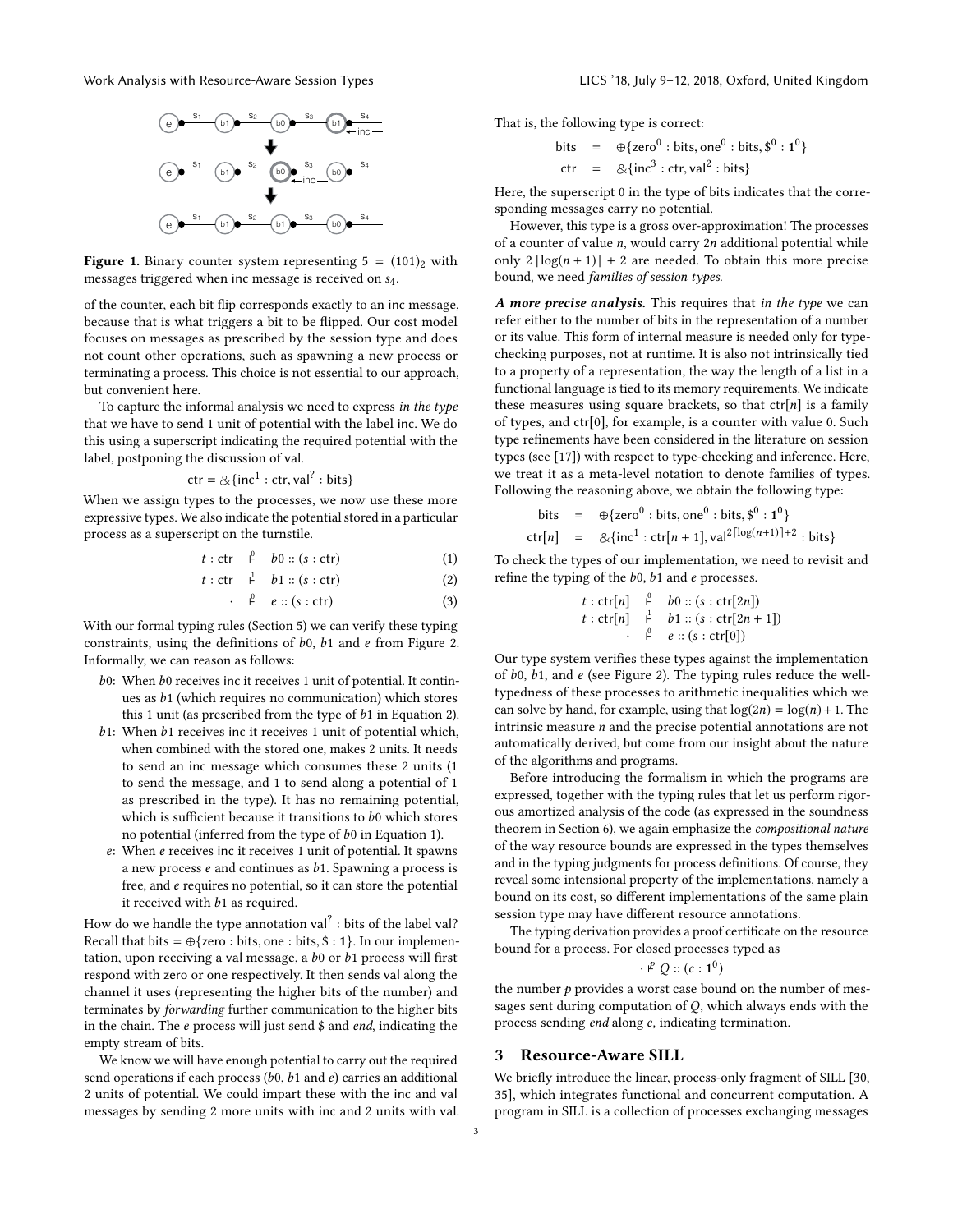<span id="page-3-0"></span>

| <b>Type</b>                                  | Continuation | <b>Process Term</b>                      | Continuation | Description                                                |
|----------------------------------------------|--------------|------------------------------------------|--------------|------------------------------------------------------------|
| (current)                                    |              | (current)                                |              |                                                            |
| $c : \bigoplus \{l_i^{q_i} : S_i\}$          | $c: S_k$     | $c.l_k$ ; P                              |              | provider sends label $l_k$ along c with potential $q_k$    |
|                                              |              | case $c(l_i \Rightarrow Q_i)_{i \in I}$  | $Q_k$        | client receives label $l_k$ along c with potential $q_k$   |
| $\overline{c:8\{l_i^{q_i}:S_i\}}$ $c: S_k$   |              | case $c (l_i \Rightarrow P_i)_{i \in I}$ | $P_k$        | provider receives label $l_k$ along c with potential $q_k$ |
|                                              |              | $c.l_k$ ; Q                              | Ų            | client sends label $l_k$ along c with potential $q_k$      |
| $c: S \overset{q}{\otimes} T$                | c: T         | send $c w : P$                           | P            | provider sends channel $w : S$ along c with potential q    |
|                                              |              | $y \leftarrow$ recv $c$ ; $Q_u$          | $[w/y]Q_y$   | client receives channel $w : S$ along c with potential q   |
| $c: S \stackrel{q}{\multimap} T$             | c: T         | $y \leftarrow$ recv $c$ ; $P_u$          | $[w/y]P_u$   | provider receives channel $w : S$ along c with potential q |
|                                              |              | send $c w$ ; $Q$                         | Q            | client sends channel $w : S$ along c with potential q      |
| c: 1 <sup>q</sup>                            |              | close c                                  |              | provider sends $end$ along $c$ with potential $q$          |
|                                              |              | wait $c: Q$                              |              | client receives $end$ along $c$ with potential $q$         |
| Table 1. Linear resource-aware session types |              |                                          |              |                                                            |

through channels. A new process is spawned by invoking a process definition, which also creates a fresh channel. The newly spawned process acts as a provider of the fresh channel while the parent process acts as its client. The exacting nature of linear typing provides strong guarantees, including session fidelity (a form of preservation) and absence of deadlocks (a form of progress).

We present an overview of the session types in SILL along with a brief description of their communication protocol. They follow the type grammar below.

 $S, T$  ::=  $V | \oplus \{l_i : S\} | \otimes \{l_i : S\} | S \multimap T | S \otimes T | 1$ 

V denotes a type variable. Types may be defined mutually recursively in a global signature, where type definitions are constrained to be contractive [\[14\]](#page-9-19). This allows us to treat them equi-recursively, meaning we can silently replace a type variable by its definition for type-checking purposes.

Internal choice  $S \oplus T$  and external choice  $S \otimes T$  have been generalized to n-ary labeled sums  $\bigoplus_i \{i : S_i\}_{i \in I}$  and  $\bigotimes_i \{i : S_i\}_{i \in I}$  (for some index set I) respectively. As a provider of internal choice  $\bigoplus_i \{i : S_i\}_{i \in I}$ , a process can send one of the labels  $i_i$  to its client. As a dual, a provider of external choice  $\mathcal{R}\{l_i : S_i\}_{i \in I}$  receives one<br>of the labels L sent by its client. We require external and internal of the labels  $l_i$  sent by its client. We require external and internal choice to comprise at least one label, otherwise there would exist a linear channel without observable communication along it, which is computationally uninteresting and would complicate our proofs. The connectives ⊗ and ⊸ are used to send channels via other channels. A provider of  $S \otimes T$  sends a channel of type  $S$  to its client and then behaves as a provider of  $T$ . Dually, a provider of  $S \sim T$  receives a channel of type S from its client. The types of the provider and client change consistently, and the process terms of a provider and client come in matching pairs.

Formally, the syntax of process expressions of Resource-Aware SILL is same as SILL.

$$
P ::= x \leftarrow X \leftarrow \overline{y}; P | x \leftarrow y | close x | wait x; P
$$
  
\n
$$
| x.l_k; P | case x (l_i \Rightarrow P_i)_{i \in I}
$$
  
\n
$$
| send x w; P | y \leftarrow recv x; P
$$

The term  $x \leftarrow \mathcal{X} \leftarrow \overline{y}$ ; P invokes a process definition X to spawn a new process  $Q$ , which uses the channels in  $\overline{y}$  as a client and provides service along a fresh channel substituted for  $x$  in  $P$ . A forwarding process  $x \leftarrow y$  (which provides channel x) identifies channels  $x$  and  $y$  and terminates. The effect is that clients of  $x$ will afterwards communicate along y. The rest of the program constructs concern communication between two processes and are guided by their corresponding session type. Table [1](#page-3-0) provides

an overview of session types, associated process terms, and their operational description (ignore the annotations in red). For each connective in Table [1,](#page-3-0) the first row presents the perspective of the provider, while the second presents that of the client. The first two columns present the type of the channel before (current) and after (continuation) the interaction. Similarly, the next two columns present the process terms before and after the interaction. The last column provides the operational description.

We conclude by illustrating the syntax, types and semantics of SILL using a simple example. Recall the counter protocol (ignoring the resource annotations in red):

bits = 
$$
\bigoplus
$$
 {zero<sup>0</sup> : bits, one<sup>0</sup> : bits, \$<sup>0</sup> : 1<sup>0</sup>}  
ctr[*n*] =  $\&$  {inc<sup>1</sup> : ctr[*n* + 1], val<sup>2</sup>[log(*n*+1)]+2 : bits}

Figure [2](#page-4-0) presents implementations of the b0, b<sup>1</sup> and e processes respectively that were analyzed in Section [2.](#page-1-0) The comments (starting with %) show the channel types after the interaction on each line (again ignoring the annotations in red). Since the b<sup>0</sup> process provides an external choice along s, b<sup>0</sup> needs to branch based on the label received (line [4\)](#page-4-1). If it receives the label inc, the type of the channel s updates to ctr, as indicated on the typing in the comment. At this point, we spawn the b<sup>1</sup> process whose type (line [8\)](#page-4-2) matches with the type on line [4.](#page-4-1) If instead b0 receives the val label along s, it continues at type bits. It sends zero (since the lowest bit is indeed zero) and requests the value of the higher bits by sending val along channel  $t$ . Now both  $s$  and  $t$  have type bits (indicated in the typing on line [7\)](#page-4-3) and b<sup>0</sup> can terminate by forwarding further communication along  $t$  to  $s$ .

The b<sup>1</sup> process operates similarly, taking care to handle the carry upon increment by sending an inc label along  $t$ . The  $e$  process spawns a new  $e$  process and continues as  $b1$  upon receiving the label inc and closes the channel after sending \$ when receiving val.

# <span id="page-3-1"></span>4 Cost Semantics

We present an operational cost semantics for Resource-Aware SILL tracking the work performed by the system. Our semantics is a substructural operational semantics [\[31\]](#page-9-20) based on multiset rewriting [\[10\]](#page-9-21) and asynchronous communication [\[30\]](#page-9-14). It can be seen as a combination of an asynchronous version of a recent synchronous session-type semantics [\[6\]](#page-9-22) with the cost tracking semantics of Concurrent C0 [\[32\]](#page-9-23). The technical advantage of our semantics is that it avoids the complex operational artifacts of Silva et al. [\[32\]](#page-9-23) such as message buffers: processes and messages can be typed with exactly the same typing rules, changing only the cost metric.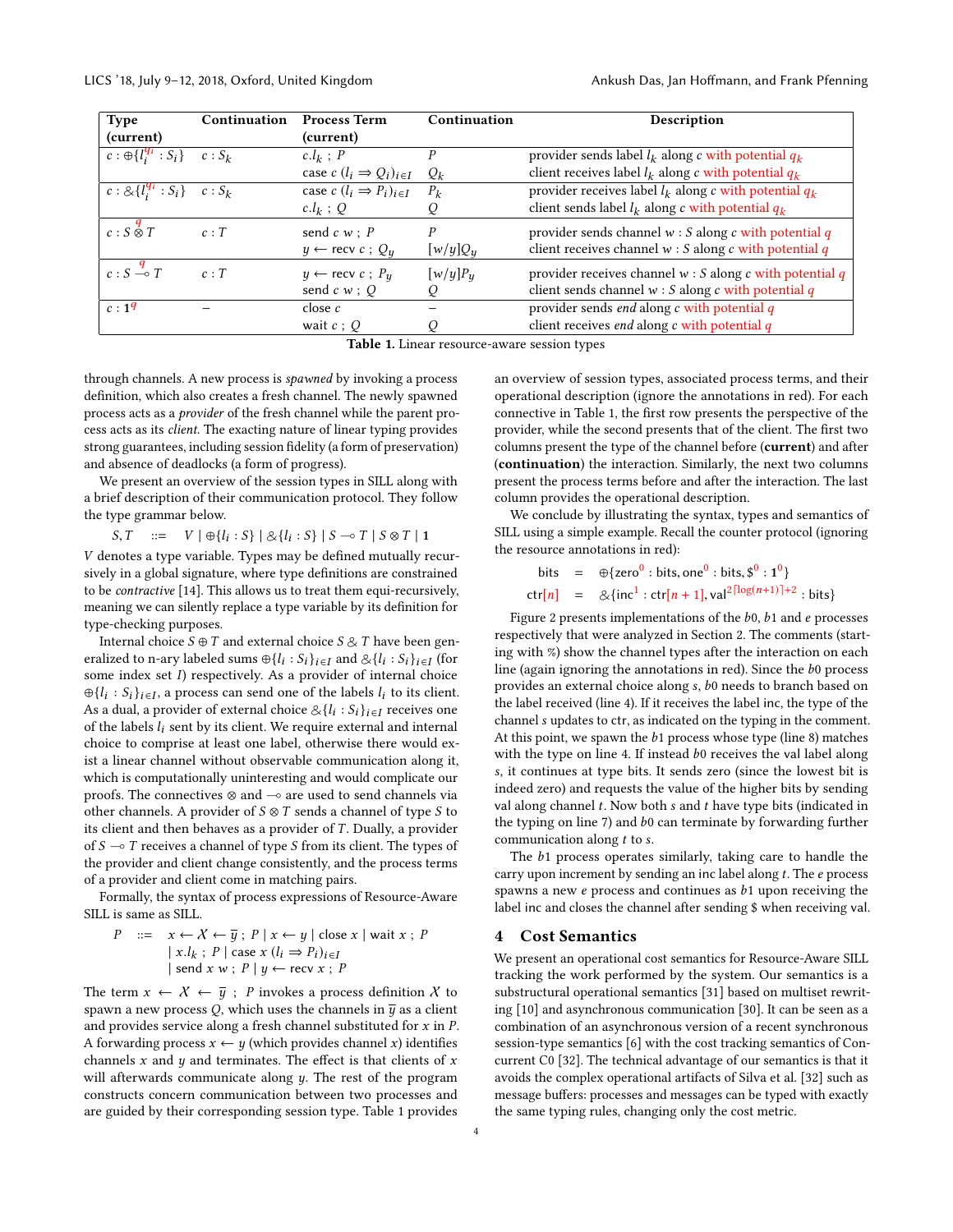```
1: (t : \text{ctr}[n]) \overset{\circ}{\vdash} b0 :: (s : \text{ctr}[2n])<br>2: s \leftarrow b0 \leftarrow t =2: s \leftarrow b0 \leftarrow t =<br>3: case s
 3: case s<br>4: \frac{1}{2} (inc.
 4: \text{(inc} \Rightarrow s \leftarrow b1 \leftarrow t \quad \text{% } (t : \text{ctr}[n])^{\frac{1}{2}} s : \text{ctr}[2n + 1]<br>5: \mid \text{val} \Rightarrow s \text{.zero}; \text{% } (t : \text{ctr}[n])^{\frac{2}{2}[\log(2n+1)] + 2 - 1} s : \text{bits}% (t : \text{ctr}[n]) \overset{1}{\vdash} s : \text{ctr}[2n + 1]5: \begin{vmatrix} \text{val} \implies 0.7 \text{er}(\mathbf{z}) & \frac{g}{2} \frac{[\log(2n+1)] + 2 - 1}{2} s \text{ : bits} \\ \text{for } t & \text{val} \end{vmatrix} + \frac{g}{2} \left( \frac{t \cdot \text{tr}[\mathbf{z}]}{2} \right) \frac{[\log(2n+1)] + 1 - 2[\log(n+1)] - 3}{2} s \text{ : bits}6: t.val ; \% (t : \text{bits}) \frac{2^{\lceil \log(2n+1) \rceil + 1 - 2\lceil \log(n+1) \rceil - 3}}{\sigma (t : \text{bits}) \frac{\varrho}{2} \cdot \text{bits}}7: s \leftarrow t) % (t : bits) ⊢<sup>0</sup>
                                                                                                                          % (t: bits) \int_a^b s : \text{bits}8: (t : \text{ctr}[n]) \neq b1 :: (s : \text{ctr}[2n + 1])<br>0: s \leftarrow b1 \leftarrow t –
9: s \leftarrow b1 \leftarrow t =<br>10: case s
10: case s<br>11: (\text{inc} \Rightarrow t.\text{inc};11: (inc ⇒ t.inc ; % (t : ctr[n + 1]) \frac{\beta}{2} s : ctr[2n + 2]
12: s \leftarrow b0 \leftarrow t<br>13: | \text{val} \Rightarrow s.\text{one};
 13: |\text{val} \Rightarrow \text{s.one}; \frac{\% (t : \text{ctr}[n]) \frac{2^{\lceil \log(2n+2) \rceil + 2 - 1}}{2^{\lceil \log(2n+2) \rceil + 1 - 2 \lceil \log(n+1) \rceil - 3}}}{\sqrt{(t \cdot \text{bit} \cdot \log(2n+2)) + 1 - 2 \lceil \log(n+1) \rceil - 3}}\% \left(t:\operatorname{ctr}[n]\right) \not\models^{2\lceil \log (2n+2) \rceil +2 -1} s: bits
 14: t.\text{val}; \% (t : \text{bits}) \frac{2^{\lceil \log(2n+2) \rceil + 1 - 2\lceil \log(n+1) \rceil - 3}}{\sqrt{t} + \text{bits}} s : \text{bits}15: s \leftarrow t    % (t : bits) \frac{\beta}{t}% (t : \text{bits}) \overset{0}{\vdash} s : \text{bits}16: \cdot \stackrel{\circ}{\vdash} e :: (s : \text{ctr}[0])<br>17: s \leftarrow e =17: s \leftarrow e =<br>18: case s
18: case s<br>19: (\text{inc} \Rightarrow t \leftarrow e):
 19: \left(\text{inc} \Rightarrow t \leftarrow e ;  \frac{}{s \leftarrow b1 \leftarrow t}  \frac{}{s \leftarrow b1 \leftarrow t}20: s \leftarrow b1 \leftarrow t<br>
21: | \text{val} \Rightarrow s.e ;21: | \text{val} \Rightarrow s.e ;<br>
\% \cdot \frac{2^{\lceil \log(0+1) \rceil + 2 - 1}}{s : 1} s : 1^022: close s)
```
Figure 2. Implementations for the b0, b1 and e processes with their type derivations demonstrating the binary counter.

Our cost semantics is asynchronous, that is, processes can continue their evaluation without waiting after sending a message. In order to guarantee session fidelity, the semantics must ensure that messages are received in the order they are sent. Intuitively, we can think of channels as FIFO message buffers, although we will formally define them differently. Synchronous communication can be implemented in our language in a type-safe, logically motivated manner exploiting adjoint shift operators (see [\[30\]](#page-9-14)).

A collection of communicating processes is called a configuration. A configuration is formally modelled as a multiset of propositions  $proc(c, w, P)$  and msg(*c*, *w*, *M*). The predicate proc(*c*, *w*, *P*) describes a process executing expression  $P$  and providing channel c. The predicate msg(c, w, M) describes the message M on channel c. In order to guarantee that messages are received in the order they are sent, only a single message can be on a given channel c. In order for computation to remain truly asynchronous, every send operation (except for close) on a channel c creates not only a fresh message, but also a fresh continuation channel c' for the next mes-<br>sage. This continuation channel is encoded within the message via sage. This continuation channel is encoded within the message via a forwarding operation. Remarkably, this simple device allows us to assign session types to messages just as if they were processes! Since M need only encode a message, it has a restricted grammar.

$$
M ::= c \leftarrow c' | c.l_k ; c \leftarrow c' | c.l_k ; c' \leftarrow c
$$
  
| send c e ; c \leftarrow c' | send c e ; c' \leftarrow c | close c

The work is tracked by the local counter w in  $\text{proc}(c, w, P)$  and  $msg(c, w, M)$  propositions. For process P, w maintains the total work performed by  $P$  so far. When a process sends a message (i.e., creates a new msg predicate), we increment its counter  $w$  by the cost for sending. When a process terminates we remove the respective predicate from the configuration, but preserve its work done. A process can terminate either by sending a close message, or by forwarding. In either case, we conveniently preserve the process' work in the msg predicate to pass it on to the client process.

We will only count communication costs, ignoring internal computation. To this end, we introduce 3 costs,  $M^{\text{label}}$ ,  $M^{\text{channel}}$  and  $M^{\text{close}}$  for labels, channels, and close messages, respectively. A  $M<sup>close</sup>$ , for labels, channels, and close messages, respectively. A concrete semantics can be obtained by setting appropriate values for each of those metrics. For instance, setting each cost to 1 will lead to counting the total number of messages exchanged.

<span id="page-4-2"></span>The semantics is defined by a set of rules rewriting the configuration that consume the proposition in the premise of the rule and produce the propositions in the conclusion (rules should be read top-down!). A step consists of non-deterministic application of a rule whose premises match a part of the configuration. Consider for instance the rule  $\&C_s$  that describes a client that sends label  $l_k$ along channel c.

$$
\frac{\text{proc}(d, w, c.l_k ; P) \qquad (c' \text{ fresh})}{\text{proc}(d, w + M^{\text{label}}, [c'/c]P) \quad \text{msg}(c', 0, c.l_k ; c' \leftarrow c)}
$$

The above rule can be applied to every proposition of the form proc(*d*, *w*, *c*.*l<sub>k</sub>*; *P*). When applying the rule, we generate a fresh continuation channel c' and replace the premise by proc(*d*,  $w +$ continuation channel c' and replace the premise by  $\text{proc}(d, w + M|\text{able} | L'(a|B))$  and  $\text{mcg}(a', 0, a | b, a', a')$  propositions. The  $M^{label}$ , [c'/c]P) and msg(c', 0, c.l<sub>k</sub>; c'  $\leftarrow$  c) propositions. The message predicate contains the process c  $l_1$ ; c'  $\leftarrow$  c which will message predicate contains the process  $c.l_k$ ;  $c' \leftarrow c$  which will<br>eventually deliver the message to the provider along c and will eventually deliver the message to the provider along  $c$  and will continue communication along c' (which is achieved by  $c' \leftarrow c$ ).<br>The work of the condex is incremented by  $M^{\text{label}}$  to account for the The work of the sender is incremented by  $M^{\text{label}}$  to account for the sent message, while the work of the message is 0.

Conversely, the rule  $\&C_r$  defines how a provider receives a label  $l_k$  along c.<br>msg(c)

$$
\frac{\text{msg}(c', w, c.l_k \; ; \; c' \leftarrow c) \quad \text{proc}(c, w', \text{case } c (l_i \Rightarrow Q_i)_{i \in I})}{\text{proc}(c, w + w', [c'/c]Q_k)}
$$

The rule replaces the msg and proc propositions in the configuration that match the premises, with the single proc proposition in the conclusion. Since the provider receives the label  $l_k$ , it continues<br>as  $Q_k$ . However, we replace c with  $c'$  in  $Q_k$  since the forwarding as  $Q_k$ . However, we replace c with c' in  $Q_k$  since the forwarding  $c' \leftarrow c$  in the message tells us that the next message will arrive on channel c'. Any work w encoded in the message is transferred to<br>the recipient process  $c' \leftarrow c$  in the message tells us that the next message will arrive on the recipient process.

The rest of the rules of cost semantics are given in Figure [3.](#page-5-1) The rule spawn<sub>c</sub> describes the creation of a new channel c along with spawning a new process  $Y$  implemented by  $P$ . This implemented spawning a new process X implemented by  $P_c$ . This implementa-<br>tion is looked up in a signature for the semantics  $\Sigma$  which maps tion is looked up in a signature for the semantics  $\Sigma$  which maps process names to the implementation code. The new process is spawned with 0 work (as it has not sent any messages so far), while  $Q_c$  continues with the same amount of work. In the rule fwd<sub>s</sub>, a forwarding process creates a forwarding message and terminates. The work carried by this special message is the same as the work done by the process, now defunct. A forwarding message form does not carry any real information (except for the work w!); it just serves to identify the two channels  $c$  and  $d$ . In an implementation this could be as simple as concatenating two message buffers. We therefore do not count forwarding messages when computing the work. Another reason forward messages are special is that unlike all other forms of messages, they are neither prescribed by nor manifest in a channel's type. In our formal rules, the forwarding message can be absorbed either into the client (fwd $^{+}_{r}$ ) or provider  $(rwd<sub>r</sub>)$ , in both cases preserving the total amount of work.

r The rules of the cost semantics are successively applied to a configuration until the configuration becomes empty or the configuration is stuck and none of the rules can be applied. At any point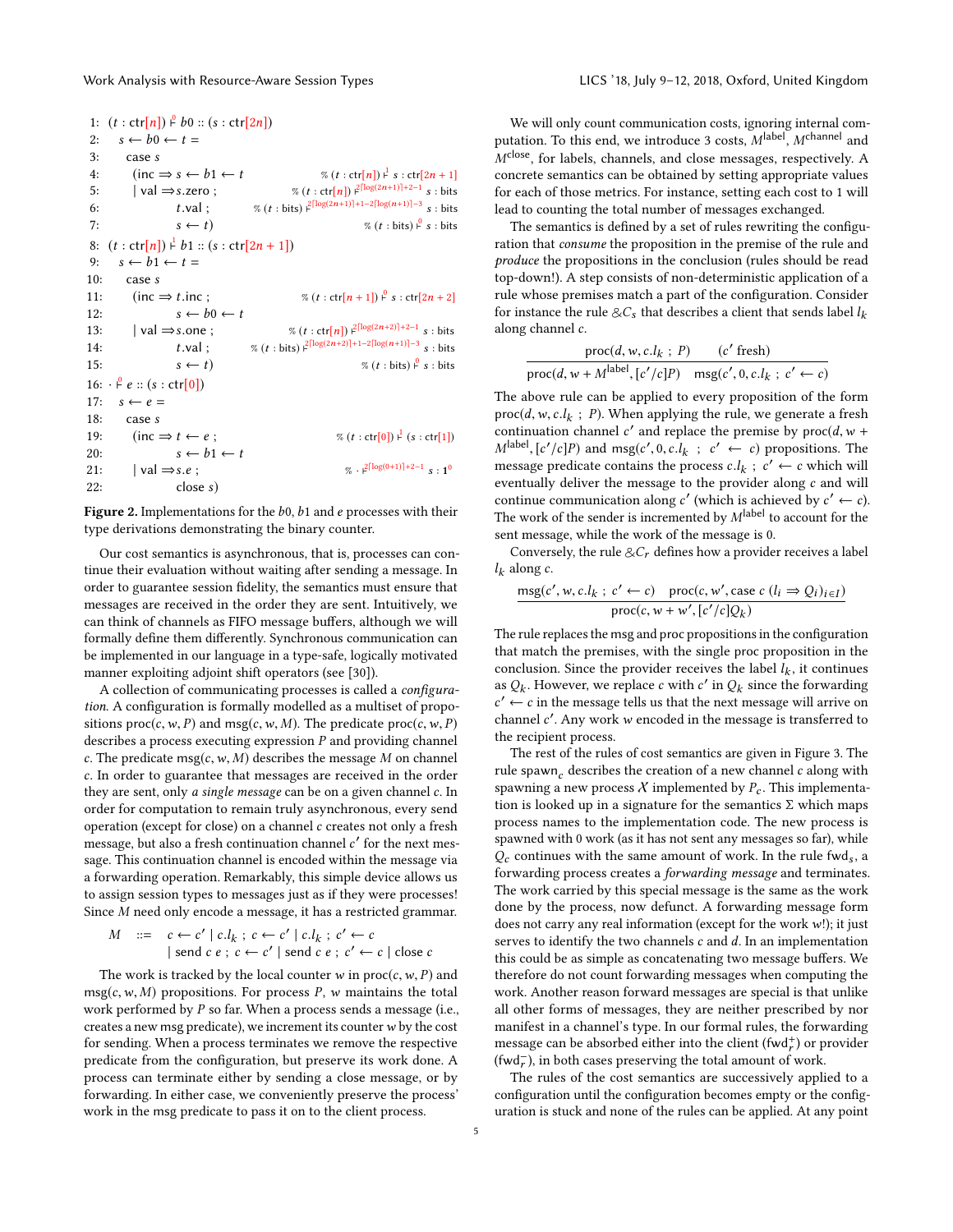<span id="page-5-1"></span>
$$
\frac{\Sigma(X) = x \leftarrow X \leftarrow \overline{y} = P_{x,\overline{y}} \mod (d, w, x \leftarrow X \leftarrow \overline{e}; Q_x) \quad (c \text{ fresh})}{\text{proc}(c, w, c \leftarrow d) \quad \text{msg}(e, w', M_c)} \quad \text{proc}(c, 0, [c/x, \overline{e/y}]P_{x,\overline{y}}) \quad \text{proc}(d, w, [c/x]Q_x) \quad \text{fwd}_r^+ \quad \text{msg}(c, w + w', [c/d]M) \quad \text{fwd}_r^+ \quad \text{msg}(c, w + w', [c/d]M) \quad \text{fwd}_r^+ \quad \text{msg}(c, w, c \leftarrow d) \quad \text{msg}(c, w', M_c) \quad \text{fwd}_r^- \quad \text{msg}(c, w, \text{close } c) \quad \text{1C}_s \quad \text{msg}(c, w, \text{close } c) \quad \text{proc}(d, w', w \text{ait } c; Q) \quad \text{1C}_r \quad \text{msg}(c, w, c.l_k; P) \quad (c' \text{ fresh}) \quad \text{prog}(d, w + w', [c'/c]Q_k) \quad \text{proc}(d, w + w', [c'/c]Q_k) \quad \text{proc}(d, w + w', [c'/c]Q_k) \quad \text{proc}(d, w + w', [c'/c]Q_k) \quad \text{proc}(d, w, s \leftarrow c; P) \quad (c' \text{ fresh}) \quad \text{msg}(c, 0, c.l_k; c \leftarrow c') \quad \text{msg}(c, w, \text{send } c \leftarrow c; c') \quad \text{proc}(d, w + w', [c'/c]Q_k) \quad \text{proc}(d, w + w', [c'/c]Q_k) \quad \text{proc}(d, w, s \leftarrow c; P) \quad \text{rroc}(d, w, s \leftarrow c; P) \quad \text{rroc}(d, w, s \leftarrow c; P) \quad \text{rroc}(d, w, s \leftarrow c; Q_x) \quad \text{proc}(d, w + w', [c'/c]Q_e) \quad \text{proc}(d, w + w', [c'/c]Q_e) \quad \text{proc}(d, w + w', [c'/c]Q_e) \quad \text{proc}(d, w + w', [c'/c]Q_e) \quad \text{rroc}(d, w + w', [c'/c]Q_e) \quad \text{rroc}(d, w + w',
$$



in this local stepping, the total work performed by the system can be obtained by summing the local counters  $w$  for each predicate in the configuration. We will prove in Section [6](#page-6-0) that this total work can be upper bounded by the initial potential of the configuration that is typed in our resource-aware type system.

# <span id="page-5-0"></span>5 Type System

We present the resource-aware type system of our language which extends the linear-only fragment of SILL [\[30,](#page-9-14) [35\]](#page-9-15) with resource annotations. It is in turn based on intuitionistic linear logic [\[16\]](#page-9-24) with sequents of the form

$$
A_1, A_2, \ldots, A_n \vdash A
$$

where  $A_1, \ldots, A_n$  are the linear antecedents and A is the succedent. Under the Curry-Howard isomorphism for intuitionistic linear logic, propositions are related to session types, proofs to processes, and cut reduction in proofs to communication. Appealing to this correspondence, we assign a process term  $P$  to the above judgment and label each hypothesis as well as the conclusion with a channel.

$$
(x_1 : A_1), (x_2 : A_2), \ldots, (x_n : A_n) \vdash P :: (x : A)
$$

The resulting judgment states that the process  $P$  provides a service<br>of session type  $A$  along channel  $x$ , using the services of session of session type  $A$  along channel  $x$ , using the services of session types  $A_1, \ldots, A_n$  provided along channels  $x_1, \ldots, x_n$  respectively. The assignment of a channel to the conclusion is convenient here because, unlike functions, processes do not evaluate to a value but continue to communicate along their providing channel once they have been created. For the judgment to be well-formed, all the channel names need to be distinct. Whether a session type is used or provided is determined by its positioning to the left or right, respectively, of the turnstile.

Resource-aware session types are obtained by annotating simple session types with potential, defined by the following grammar.

$$
S, T ::= V | \oplus \{l_i^{qi} : S\} | \otimes \{l_i^{qi} : S\} | S \stackrel{q}{\rightarrow} T | S \stackrel{q}{\otimes} T | 1^q
$$

V is a type variable. The meaning of the types and the process terms associated with it are defined in Table [1](#page-3-0) (annotations and descriptions pertaining to potentials are marked in red).

The typing judgment of Resource-Aware SILL has the form

$$
\Sigma\,;\,\Omega\,\,\mathsf{f}^g\,\,P\,::\,(x:S)
$$

Intuitively, the judgment describes a process in state P using the<br>context Q and signature  $\Sigma$  and providing service along channel x context Ω and signature Σ and providing service along channel x of type S. In other words, P is the provider for channel  $x : S$ , and a client for all the channels in  $Ω$ . The resource annotation *q* is a natural number and defines the potential stored in the process P.

When reasoning about the work performed by a system, we reason parametrically in certain quantities, such as the value of a counter, the number of elements in a queue, the potential carried by a message, or even the type of the elements in a queue. In an implementation, we would have to make type families, index domains, constraint solving, etc. explicit, but fortunately we can avoid the notational overhead that this entails. This is because the types and rules are always schematic in their parameters and quantification over these parameters can remain entirely at the metalevel. We model this by allowing (conceptually) infinite signatures with all instances of parametric definitions. In this way, when we reason parametrically we can be assured that any instance of what we derive is indeed a valid judgment. This allows us to focus on the key conceptual and technical contributions of our approach.

Σ defines this signature containing type and process definitions. It is defined as a possibly infinite set of type definitions  $V = S_V$ and process definitions  $x : S \leftarrow X \omega q \leftarrow y : W = P_{x, \overline{y}}$ . The equation  $V = S_M$  is used to define the type variable V as  $S_M$ . We equation  $V = S_V$  is used to define the type variable V as  $\tilde{S}_V$ . We treat such definitions *equirecursively*. For instance,  $\text{ctr}[n] = \mathcal{R}\{\text{inc}^1 :$ <br> $\text{ctr}[n+1]$ ,  $\text{tan}^2[\log(n+1)] + 2$ , bital, quista in the signature for all  $n \in \mathbb{N}$ . ctr[n+1], val<sup>2[log(n+1)]+2</sup> : bits} exists in the signature for all  $n \in \mathbb{N}$ <br>for the binary counter system. The process definition  $x : S \leftarrow$ for the binary counter system. The process definition  $x\,:\,S\,\leftarrow$  $X \varnothing q \leftarrow \overline{y : W} = P_{x, \overline{y}}$  defines a (possibly recursive) process named X implemented by  $P_{x,\overline{y}}$  providing along channel  $x : S$ and using the channels  $\overline{y : W}$  as a client. The process also stores a potential q, shown as  $X \varnothing q$  in the definition. For instance,  $s : \text{ctr}[2n] \leftarrow b \ 0 \ @ \ 0 \leftarrow t : \text{ctr}[n] = P_{s,t} (P_{s,t} \text{ defines the  
implementation of } b0) \text{ exists in the signature for all } n \in \mathbb{N}$ implementation of *b*0) exists in the signature for all  $n \in \mathbb{N}$ .

Messages are typed differently from processes as their work counters w (introduced in the predicate  $msg(c, w, M)$ ) are not incremented when they actually deliver the message to the receiver. Hence, to type the messages, we define an auxiliary cost-free typing judgment, Σ; Ω $\frac{β}{cf}$  ${}_{c}^{\beta}$  P :: (x : S), which follows the same typing rules as Figure [4,](#page-6-1) but with  $M^{\text{label}} = M^{\text{channel}} = M^{\text{close}} = 0$ . This avoids paying the cost for sending a message twice. A fresh signature  $\Sigma$  is used in the derivation of the cost-free judgment.

The principle behind the type system is that each message carries potential and the sending process pays the potential along with the cost of sending a message from its local potential. The receiving process receives the potential when it receives the message and adds it to its local potential. For example, consider the rule  $\&L_k$  for<br>a client sending a label L, along channel x a client sending a label  $l_k$  along channel x.

$$
\frac{q \geq p + r_k + M^{\text{label}} \quad \Sigma \; ; \; \Omega \; (x : S_k) \; \mathsf{f}^P \; Q :: (z : U)}{\Sigma \; ; \; \Omega \; (x : \mathcal{R} \{l_i^r : S_i\}) \; \mathsf{f}^T \; x.l_k \; ; \; Q :: (z : U)} \; \mathcal{L} \; k
$$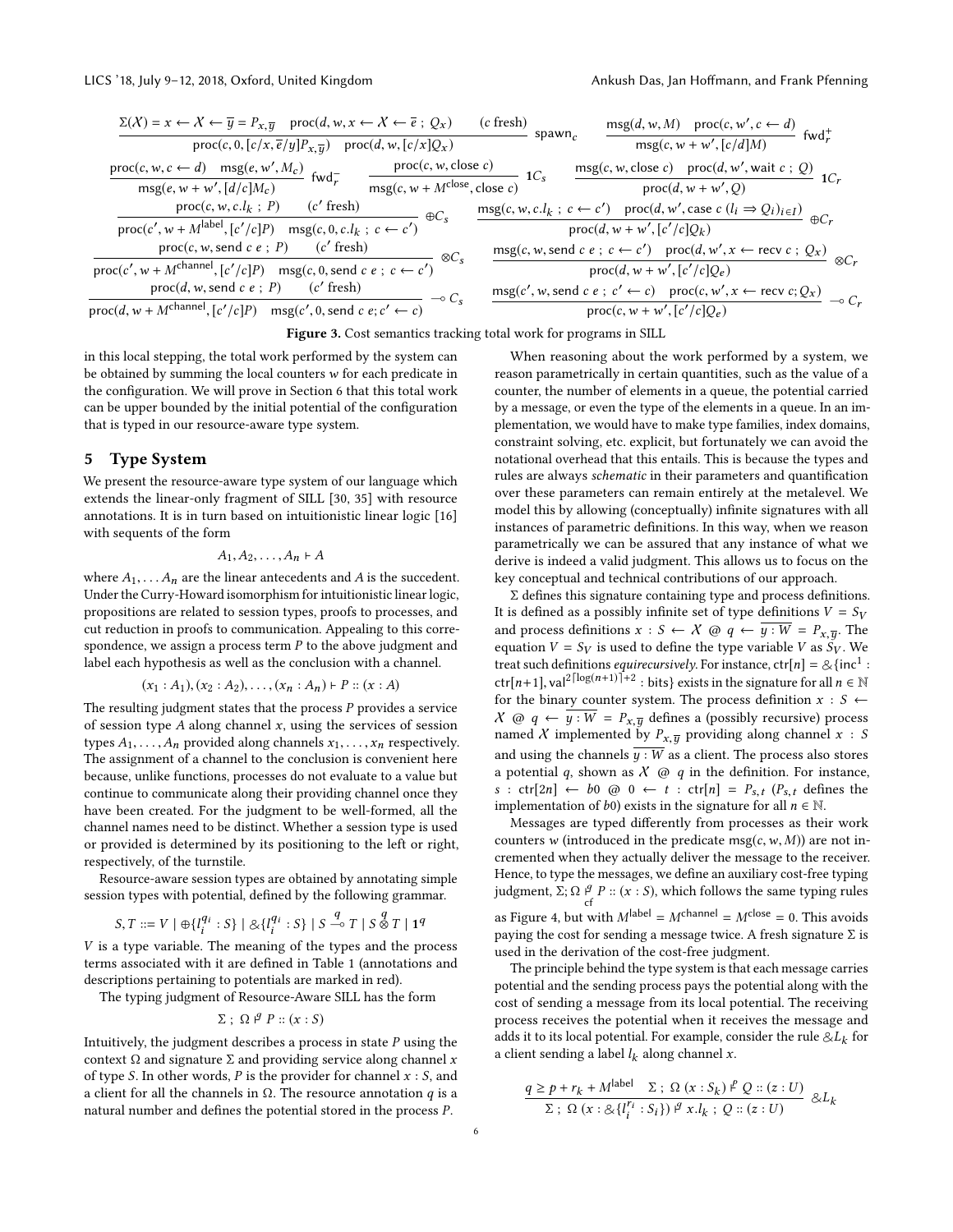<span id="page-6-1"></span>
$$
\frac{q \geq p + r_k + M^{\text{label}} \sum; \Omega \not\stackrel{P}{=} P :: (x : S_k) \quad (k \in I)}{\sum; \Omega \not\stackrel{P}{=} (x.l_k ; P) :: (x : \bigoplus \{l_i^{r_i} : S_i\}_{i \in I})} \oplus R_k
$$
\n
$$
\frac{q + r_i \geq q_i \sum; \Omega (x : S_i) \not\stackrel{q_i}{=} Q_i :: (z : U) \quad (\forall i \in I)}{\sum; \Omega (x : \bigoplus \{l_i^{r_i} : S_i\}_{i \in I}) \not\stackrel{q}{=} \text{case } x (l_i \Rightarrow Q_i)_{i \in I} :: (z : U)} \oplus L
$$
\n
$$
\frac{q + r \geq p \sum; \Omega (y : S) \not\stackrel{P}{=} y :: (x : T)}{\sum; \Omega \not\stackrel{q}{=} y + r \Rightarrow p \sum; \Omega (y : S) \not\stackrel{P}{=} y :: (x : S \neg T)}{\sum; \Omega \not\stackrel{q}{=} y + r + M^{\text{channel}} \sum; \Omega (x : T) \not\stackrel{P}{=} Q :: (z : U)} \longrightarrow L
$$
\n
$$
\frac{q \geq p + r + M^{\text{channel}} \sum; \Omega (x : T) \not\stackrel{P}{=} Q :: (z : U)}{\sum; \Omega (w : S) (x : S \neg T) \not\stackrel{q}{=} (\text{send } x w ; Q) :: (z : U)} \oplus R
$$
\n
$$
\frac{q \geq p + r + M^{\text{channel}} \sum; \Omega \not\stackrel{P}{=} \text{if } x : S \not\stackrel{P}{=} T)}{\sum; \Omega (x : S \not\stackrel{P}{=} y \Rightarrow \text{recv } x ; Q_y :: (z : U)} \oplus L
$$
\n
$$
\frac{q \geq r + M^{\text{close}}}{\sum; \neg P \text{close } x :: (x : T)} \text{1R}
$$
\n
$$
\frac{q + r \geq p \sum; \Omega \not\stackrel{P}{=} y \Rightarrow r \text{etc. } U)}{\sum; \Omega (x : T) \not\stackrel{q}{=} y \text{with } x ; Q :: (z : U)} \text{1L}
$$

#### Figure 4. Typing rules for session-typed programs

Since the continuation  $Q$  is typed with potential  $p$ , and the potential sent with the label is  $r_k$ , the total original potential need be at least<br> $r_k + M^{\text{label}}$ . Thus, we get the constraint  $q > n + r_k + M^{\text{label}}$  $p + r_k + M^{\text{label}}$ . Thus, we get the constraint  $q \ge p + r_k + M^{\text{label}}$ .<br>The rule 2.8 describes a provider that is awaiting a message

The rule  $&R$  describes a provider that is awaiting a message on channel  $x$  and has local potential  $q$  available.

$$
\frac{q + r_i \ge q_i \quad \Sigma \; ; \; \Omega \; \mathfrak{f}^i \; P_i :: (x : S_i) \quad (\forall i \in I)}{\Sigma \; ; \; \Omega \; \mathfrak{f} \; \text{case} \; x \; (l_i \Rightarrow P_i)_{i \in I} :: (x : \mathcal{Z} \{l_i^{r_i} : S_i\})} \; \mathcal{Z}R
$$

The second premise prescribes that the branch  $P_i$  is typed with potential  $a_i$ . Moreover, branch  $P_i$  is reached after receiving the potential  $q_i$ . Moreover, branch  $P_i$  is reached after receiving the label  $l$ , with potential  $r$ . Hence the initial potential  $a$  must be able label  $l_i$  with potential  $r_i$ . Hence, the initial potential  $q$  must be able<br>to cover the difference  $q_i - r_i$ . Since potential  $q$  can typecheck all to cover the difference  $q_i - r_i$ . Since potential q can typecheck all the branches we get the constraint  $a > a_i - r_i$  for all i the branches, we get the constraint  $q \ge q_i - r_i$  for all *i*.

To spawn a new process defined by  $X$ , we split the context  $\Omega$ into  $\Omega_1$   $\Omega_2$ , and we use  $\Omega_1$  to type the newly spawned process and  $\Omega_2$  for the continuation  $Q_x$ .

$$
r \ge p + q \quad x': S \leftarrow X \text{ @ } p \leftarrow \overline{y': W} = P_{x', \overline{y'}} \in \Sigma
$$
  

$$
\frac{\Omega_1}{\Sigma_1 \cdot W} \sum_i \Omega_2 (x : S) \stackrel{\beta}{\Sigma_2} Q_x :: (z : U)
$$
  

$$
\Sigma_i \Omega_1 \Omega_2 \stackrel{\gamma}{\Sigma} (x \leftarrow X \leftarrow \overline{y}; Q_x) :: (z : U)
$$
span

If the spawned process needs potential  $p$  (indicated by the signature) and the continuation needs potential  $q$  then the whole process needs potential  $r \geq p + q$ .

A forwarding process  $x \leftarrow y$  terminates and its potential q is lost. Since we do not count forwarding messages in our cost semantics, we don't need any potential to type the forward.

$$
\frac{q \ge 0}{\Sigma \; ; \; y : S \; \mathfrak{f} \; x \leftarrow y :: (x : S)} \; \mathsf{id}
$$

The rest of the rules are given in Figure [4.](#page-6-1) They are similar to the discussed rules and we omit their explanation.

As an illustration, the implementation and resource-aware type derivation (marked in red) of the binary counter is presented in Figure [2.](#page-4-0) The derivation provides a proof certificate that increment has an amortized cost of 1, while reading a value costs  $2 \left[ \log(n + 1) \right] + 2$ .

<span id="page-6-2"></span>
$$
\frac{E}{\Sigma : (\cdot) \vDash (\cdot) :: (\cdot)}
$$
\n
$$
\frac{\Sigma : \Omega \vDash C :: \Omega' \quad \Sigma : \Omega' \vDash C' :: \Omega''}{\Sigma : \Omega \vDash E' \quad (C C') :: \Omega''}
$$
\n
$$
\frac{\Sigma : \Omega_1 \vDash P :: (x : A)}{P + w}
$$
\n
$$
\frac{\Sigma : \Omega_1 \vDash P :: (x : A)}{C \text{proc}(x, w, P)) :: (\Omega (x : A))}
$$
\n
$$
\frac{\Sigma : \Omega_1 \vDash P :: (x : A)}{c f}
$$
\n
$$
\frac{\Sigma : \Omega_2 \vDash P :: (x : A)}{C \text{msg}(x, w, P)) :: (\Omega (x : A))}
$$
\n
$$
\frac{\Sigma : \Omega_2 \vDash P : (x : A)}{C \text{msg}(x, w, P)) :: (\Omega (x : A))}
$$

## Figure 5. Typing rules for a configuration

## <span id="page-6-0"></span>6 Soundness

This section concludes the discussion of Resource-Aware SILL by demonstrating the soundness of the resource-aware type system with respect to the cost semantics. So far, we have analyzed and type-checked processes in isolation. However, as our cost semantics indicates, processes always exist in a configuration interacting with other processes. Thus, we need to extend the typing rules to arbitrary configurations.

Configuration Typing At runtime, a program in Resource-Aware SILL is a set of processes interacting via channels. Such a set is represented as a multi-set of proc and msg predicates as described in Section [4.](#page-3-1) To type the resulting configuration  $C$ , we first need to define a well-formed signature.

A signature  $\Sigma$  is well formed if (a) every type definition  $V = S_V$  in Σ is contractive, and (b) every process definition  $x : S \leftarrow X \text{ @ } p$  ←  $y: W = P_{x, \overline{y}}$  in  $\Sigma$  is well typed according to the process typing judgment, that is,  $\Sigma$ ;  $\overline{y : W} \not\stackrel{p}{\longleftarrow} P_{x,\overline{y}} :: (x : S)$ . Note that the same process name  $X$  can have different resource-aware types in the signature Σ. We pick the appropriate type while applying the spawn rule.

We use the following judgment to type a configuration.

$$
\Sigma; \Omega_1 \stackrel{E}{\models} C :: \Omega_2
$$

It states that  $\Sigma$  is well-formed and that the configuration  $C$  uses the channels in the context  $\Omega_1$  and provides the channels in the context  $\Omega_2$ . The natural number E denotes the sum of the total potential and work done by the system. We call E the energy of the configuration. The configuration typing judgment is defined using the rules presented in Figure [5.](#page-6-2) The rule emp defines that an empty configuration is well-typed with energy 0. The compose rule composes two configurations  $C$  and  $C'$ ;  $C$  provides service on the channels in  $\Omega'$  while C' uses the channels in  $\Omega'$ . The energy of the composed configuration C C' is obtained by summing up of the composed configuration  $C$   $C'$  is obtained by summing up their individual energies. The rule  $C_{\text{proc}}$  creates a configuration out of a single process. The energy of this singleton configuration is obtained by adding the potential of the process and the work performed by it. Similarly, the rule  $C_{\text{msg}}$  creates a configuration out of a single message. Messages are typed in a cost-free judgment where  $M^{\text{label}} = M^{\text{channel}} = M^{\text{close}} = 0$ , introduced in Section [5.](#page-5-0)

Soundness Theorem [6.1](#page-7-0) is the main theorem of the paper. It is a stronger version of a classical type preservation theorem and the usual type preservation is a direct consequence. Intuitively, it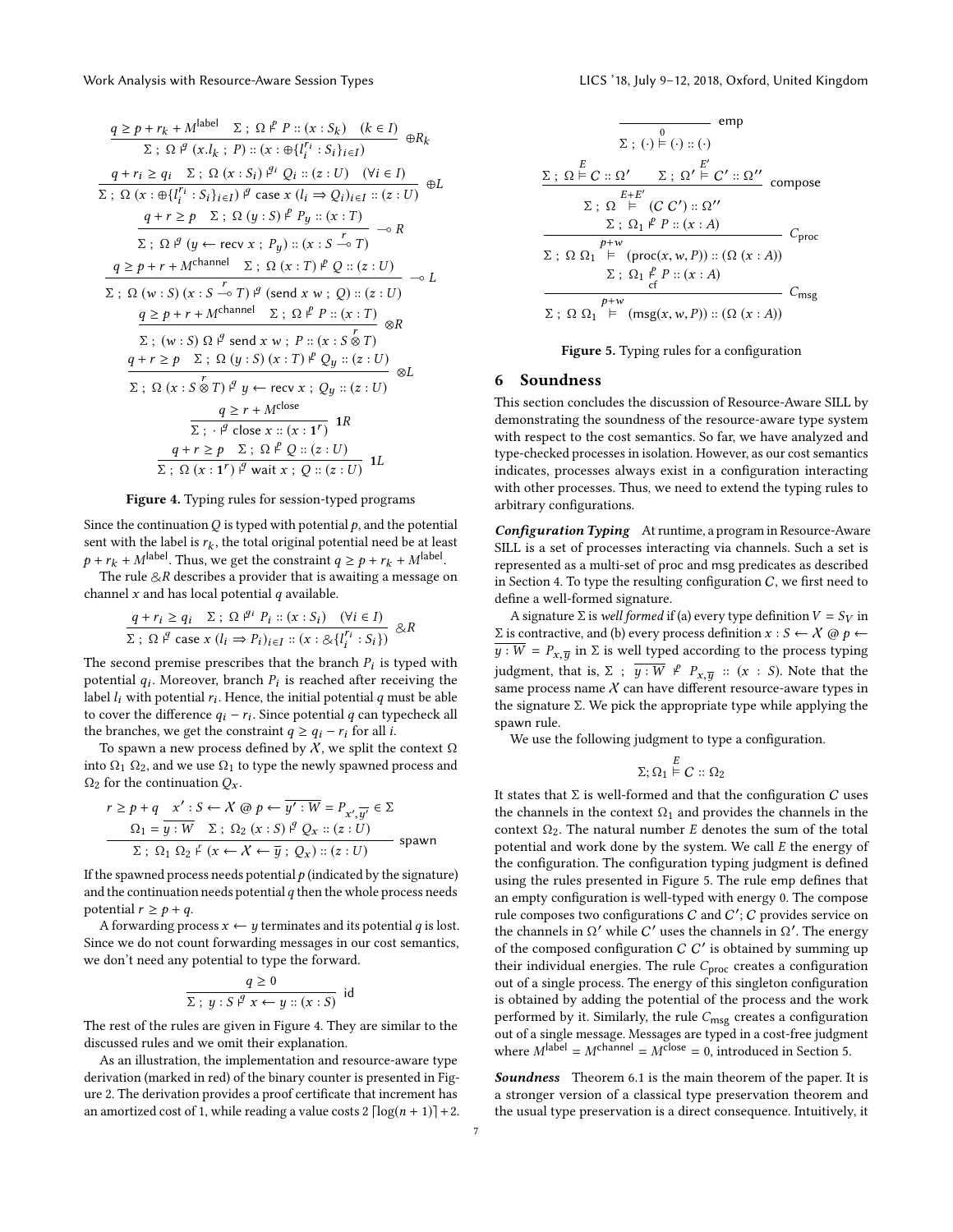states that the energy of a configuration never increases during an evaluation step, i.e., the energy remains conserved with possibly some loss (due to throwing away potential, or friction).

<span id="page-7-0"></span>Theorem 6.1 (Soundness). Consider a well-typed configuration C w.r.t. a well-formed signature  $\Sigma$  such that  $\Sigma; \Omega_1 \stackrel{\cong}{\models} C :: \Omega_2$ . If  $C \mapsto C',$ then there exist  $\Omega'_1$ ,  $\Omega'_2$  and E' such that  $\Sigma$ ;  $\Omega'_1 \stackrel{E'}{\models} C' :: \Omega'_2$  and  $E' \leq E$ .

The proof of the soundness theorem is achieved by a case analysis on the cost semantics, followed by an inversion on the typing of a configuration (refer our technical report [\[12\]](#page-9-25) for the complete proof). The preservation theorem is a corollary since soundness implies that the configuration  $C'$  is well-typed.

The soundness implies that the energy of an initial configuration is an upper bound on the energy of any configuration it will ever step to. In particular, if a configuration starts with 0 work, the initial potential (equal to initial energy) is an upper bound on the total work performed by an evaluation starting in that configuration.

**Corollary 6.2** (Upper Bound). If  $\Sigma$ ;  $\Omega_1 \stackrel{\sim}{\models} C :: \Omega_2$ , and  $C \mapsto^* C'$ , then  $F > W'$ , where  $W'$  is the total work performed by the configuration then  $E \geq W'$ , where W' is the total work performed by the configuration  $C'$  i.e., the sum of the work performed by each process and uration C ′ , i.e., the sum of the work performed by each process and message in C'. In particular, if the work done by the initial configuration  $C$  is 0, then the total potential  $P$  of the initial configuration satisfies  $P \geq W'$ .

Proof. Applying the Soundness theorem successively, we get that if C →<sup>∗</sup> C' and Σ; Ω<sub>1</sub>  $\stackrel{E}{\models}$  C :: Ω<sub>2</sub> and Σ; Ω<sub>1</sub>'  $\stackrel{E'}{\models}$  C' :: Ω<sub>2</sub>', then  $F' < F$  Since  $W' < F'$  and  $P - F$  (no initial work) we combine the inequalities to obtain  $P \geq W'$  $'$  ≤ E. Since  $W'$  ≤ E' and P = E (no initial work), we combine the nequalities to obtain P ≥ W'.

The progress theorem of Resource-Aware SILL is a direct consequence of progress in SILL [\[35\]](#page-9-15). Our cost semantics are a cost observing semantics, i.e., it is just annotated with counters observing the work. Hence, any runtime step that can be taken by a program in SILL can be taken in Resource-Aware SILL.

## 7 Case Study: Stacks and Queues

As an illustration of our type system, we analyze the total work performed by a concurrent stack or queue implementation. Both these data structures have the same interaction protocol: they store elements of a variable type A and support inserting and deleting elements. They only differ in their implementation and resource usage. We express their common interface type as the simple session type store<sub>A</sub> (parameterized by type variable A).<br>store  $A = 8\sqrt{3}$  ins :  $A \rightarrow$  store  $A$ 

$$
store_A = \& \{ ins : A \rightarrow store_A, \\ del : \oplus \{ none : 1, some : A \otimes store_A \} \}
$$

 $\mathsf{del} : \oplus \{\mathsf{none} : \mathsf{1}, \mathsf{some} : A \otimes \mathsf{store}_A\} \}$  The session type dictates that a process providing a service of type store $_A$  gives a client the choice to either insert (ins) or delete (del) an element of type A. Upon receipt of the label ins, the providing process expects to receive a channel of type A to be enqueued and recurses. Upon receipt of the label del, the providing process either indicates that the queue is empty (none), in which case it terminates, or that there is an element stored in the queue (some), in which case it deletes this element, sends it to the client, and recurses.

To account for the resource cost, we add potential annotations leading to two different resource-aware types for stacks and queues. Since we are interested in counting the total number of messages

exchanged, we again set  $M^{\text{label}} = M^{\text{channel}} = M^{\text{close}} = 1$  to obtain a concrete bound.

Stacks The type for stacks is defined as follows.

$$
\begin{aligned} \n\text{stack}_{A} &= \mathcal{A} \{ \text{ ins}^0 : A \stackrel{0}{\multimap} \text{stack}_{A}, \\ \n\text{del}^2 : \bigoplus \{ \text{none}^0 : 1^0, \text{some}^0 : A \stackrel{0}{\otimes} \text{stack}_{A} \} \} \n\end{aligned}
$$

A stack is implemented using a sequence of elem processes terminated by an empty process. Each elem process stores an element of the stack, while empty denotes the end of stack.

Inserting an element simply spawns a new elem process (which has no cost in our semantics), thus having no resource cost. Deleting an element terminates the elem process at the head. Before termination, it sends two messages back to the client, either none followed by close or some followed by element. Thus, deletion has a resource cost of 2. This is reflected in the stack $_A$  type, where ins and del are annotated with 0 and 2 units of potential respectively.

Queues A queue is implemented by a sequence of elem processes (each storing one element) terminated by the empty process.

The queue interface is achieved by using the same store $_A$  type and annotating it with a different potential. The tight potential bound depends on the number of elements stored in the queue. Hence, a precise resource-aware type needs access to this internal measure in the type. A type queue<sub>A</sub>[n] intuitively defines a queue<br>of size *n* (for *n* > 0) of size *n* (for  $n > 0$ ).

$$
\text{queue}_A[n] = \bigotimes \{ \text{ ins}^{2n} : A \stackrel{0}{\longrightarrow} \text{queue}_A[n+1],
$$
  

$$
\text{del}^2 : \oplus \{\text{none}^0 : 1^0, \text{some}^0 : A \stackrel{0}{\otimes} \text{queue}_A[n-1] \} \}
$$

 $\text{del}^2 : \oplus \{\text{none}^0 : 1^0, \text{some}^0 : A \otimes \text{queue}_A[n-1]\}\}$ <br>The  $\div$  operator denotes the monus operator defined as  $a \div b = \text{max}(0, a - b)$ . This prevents the type queue, [0] from referring the max(0,  $a - b$ ). This prevents the type queue<sub>A</sub>[0] from referring the undefined type queue<sub>A</sub>[−1] in the del label. Resource-aware session<br>types also allow us to provide a more precise type for queue, , i.e. types also allow us to provide a more precise type for queue<sub>A</sub>, i.e., different types for queue  $I_0$  and queue  $I_1$  for  $n > 0$ different types for queue<sub>A</sub>[0] and queue<sub>A</sub>[n] for  $n > 0$ .

queue<sub>A</sub>[0] = 
$$
\&
$$
{ ins<sup>0</sup> :  $A \xrightarrow{0}$  queue<sub>A</sub>[1],  
del<sup>2</sup> :  $\oplus$ {none<sup>0</sup> : 1<sup>0</sup>}\}  
queue<sub>A</sub>[n] =  $\&$ { ins<sup>2n</sup> :  $A \xrightarrow{0}$  queue<sub>A</sub>[n + 1],  
del<sup>2</sup> :  $\oplus$ {some<sup>0</sup> :  $A \otimes$  queue<sub>A</sub>[n - 1]}\n

 $\mathsf{del}^2 : \oplus \{\mathsf{some}^0 : A \stackrel{\sim}{\otimes} \mathsf{queue}_A[n-1]\}\}$  For each insertion, the ins label along with the element travels to the end of the queue. There, it spawns a new elem process that holds the inserted element. Hence, the resource cost of each insertion is  $2n$  where *n* is the size of the queue. On the other hand, deletion is similar to that of stack and has a resource cost of 2. Again, this is reflected in the queue<sub>A</sub> type, where ins and del are annotated with  $2n$  and  $2$  units of potential respectively <sup>2</sup>n and <sup>2</sup> units of potential respectively.

The resource-aware types show that stacks are more efficient than queues. In particular, the label ins is annotated by 0 for stack $_A$ and with  $2n$  for queue<sub>A</sub>. Hence, an efficiency comparison can be performed by simply observing the resource-aware session types without needing access to the implementation. The implementation and resource-aware type derivation for elem and empty can be found in a companion technical report [\[12\]](#page-9-25).

Queues as two stacks In a functional language, a queue is often implemented with two stacks. The idea is to enqueue into the first stack and to dequeue from the second stack. If the second stack is empty then we copy the first stack over, thereby reversing its order. Since the cost of the dequeue operation can vary drastically between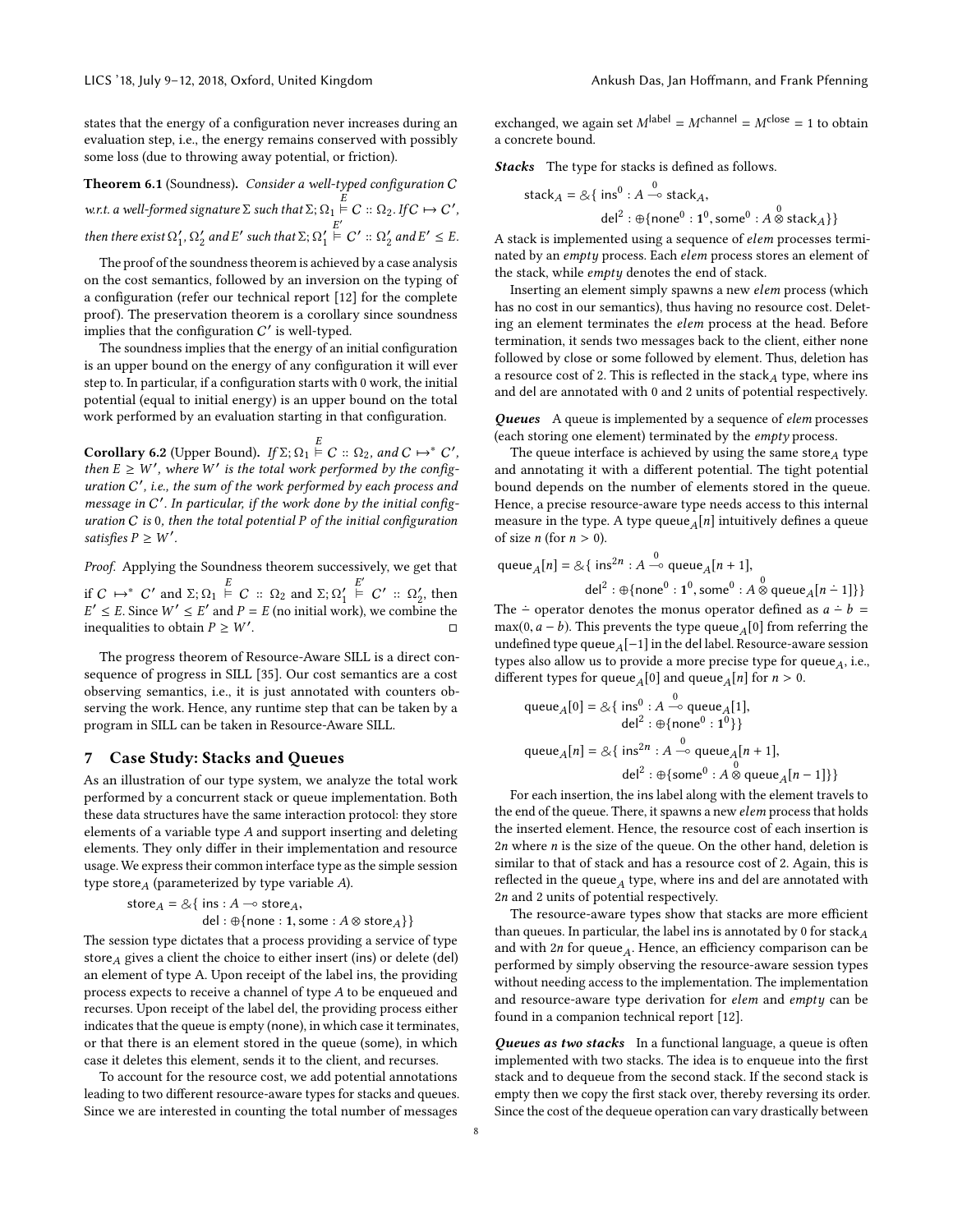successive dequeues, amortized analysis is again instrumental in the analysis of the worst-case behavior and shows that the worstcase amortized cost for deletion is actually a constant. The type for such a queue implemented as two stacks is

queue'<sub>A</sub> = 
$$
\&
$$
{ ins<sup>6</sup> :  $A \xrightarrow{0}$  queue'<sub>A</sub>,  
del<sup>2</sup> :  $\oplus$ { some<sup>0</sup> :  $A \otimes$  queue'<sub>A</sub>, none<sup>0</sup> : 1<sup>0</sup>}  
Resource-aware session types enable us to translate the amortized

analysis to the distributed setting. The type prescribes that an insertion has an amortized cost of 6 while the deletion has an amortized cost of 2. The main idea here is that the elements are inserted with a constant potential in the first stack. While deletion, if the second stack is empty, then this stored potential in the first stack is used to pay for copying the elements over to the second stack. As demonstrated from the resource-aware type, this implementation is more efficient than the previous queue implementation, which has a linear resource cost for insertion.

Generic clients The notion of efficiency of a store can be generalized and quantified by considering clients for the stack and queue interface. A client interacts with a generic store via a sequence of insertions and deletions. A provider can then implement the store as a stack, queue, priority queue, etc. (same interface) and just expose the resource-aware type for store $_A$ . Our type system uses just the interface type and the generic client implementation to derive resource bounds on the client. For simplicity, the clients are typed in an affine type system which allows us to throw away dummy channels at termination.

We provide a general mechanism for implementing clients for a generic store (see [\[12\]](#page-9-25) for more details). We define a generic store $_A$ type where the potential annotations are arbitrary natural numbers (or functions of internal measure n).

$$
store_A[n] = \bigotimes \{ ins^i : A \stackrel{a}{\longrightarrow} store_A[n+1],
$$
  
del<sup>d</sup> :  $\bigoplus$ {none<sup>p</sup> : 1<sup>e</sup>, some<sup>s</sup> :  $A \stackrel{t}{\otimes} store_A[n-1] \}$ }

A client of the store<sub>A</sub> interface is defined by a list  $\ell$  of ins and del<br>messages that it sends to the store We index the client  $C_{\ell}$ , by  $\ell$ messages that it sends to the store. We index the client  $C_{\ell,n}$  by  $\ell$ and the internal measure *n* of store  $\Lambda[n]$ . The channel along which the client provides is irrelevant for our analysis and is represented using a dummy channel  $d : D$ . For ease of notation, we define the potential needed for a client  $C_{\ell,n}$  as a function  $\phi(\ell,n)$ .

We implement the client  $C_{\ell,n}$  as follows. First, consider the case when  $\ell = []$ , i.e., an empty list. The client for an empty list just closes the channel d. We assume that all clients are typed with the cost-free metric to only count for the messages sent within the store. Hence,  $C_{[]n}$  needs 0 potential. For the potential function, this means  $\phi([l,n) = 0$ . Next, consider the client when the head of the list  $\ell$  is ins. The client sends an ins label followed by an element x of type A. If  $C_{ins::\ell,n}$  needs a potential q, then the type derivation informs us that  $C_{\ell,n+1}$  needs a potential  $q - i - a$ . Thus,  $\phi$ (ins ::  $\ell$ , n) =  $\phi$ ( $\ell$ , n + 1) + i + a. Finally, consider the client when the head of the list  $\ell$  is del. The client sends the del label and then case analyzes on the label it receives. If it receives the some label, it receives the element and then continues with  $C_{\ell,n-1}$ , else it receives<br>the none label and waits for the channel s to close. In terms of the the none label and waits for the channel s to close. In terms of the potential function, this means

$$
\phi(\text{del} :: \ell, n) = \begin{cases} \phi(\ell, n-1) + d - s - t & \text{if } n > 0\\ \max(0, d - p - e) & \text{otherwise} \end{cases}
$$

Walking through the list  $\ell$  and chaining the potential equations together,  $\phi(\ell, n)$  achieves a resource bound on the client  $C_{\ell, n}$ .

The stack $_A$  and queue $_A$  interface types are specific instantiations of the store $_A$  type. The derivation for a client of the stack $_A$  interface defines the following potential equations.

$$
\phi([1, n) = 0 \quad \phi(\text{ins::}\ell, n) = \phi(\ell, n+1) \quad \phi(\text{del::}\ell, n) = \phi(\ell, n-1) + 2
$$

Similarly, considering the queue type as another instantiation defines the following potential equations (again  $\phi([], n) = 0$ )<br>  $\phi(\text{ins}::\ell, n) = \phi(\ell, n+1) + 2n$   $\phi(\text{del}::\ell, n) = \phi(\ell, n-1) + 2$ 

 $\phi(\text{ins::}\ell,n) = \phi(\ell,n+1) + 2n$ 

This allows us to compare arbitrary clients of two interfaces and compare their resource cost. The resource-aware types are expressive enough to obtain these resource bounds without referencing the implementation of the store interface. For instance, an important property of queues is that every insertion is more costly than the previous one. The cost of insertion depends on the size of the queue, which, in turn, increases with every insertion. Hence, the complexity of the queue system depends on the sequence in which inserts and deletes are performed. In particular, we can consider the efficiency of two different clients for the queue system, by solving the above system of equations.

Consider two clients  $Q_{\ell_1,n}$  and  $Q_{\ell_2,n}$ , with two different message lists;  $\ell_1 =$  [ins, . . . , ins, del, . . . , del], i.e., *m* insertions followed by *m* deletions, and  $\ell_2 =$  [ins, del, ins, del, ..., ins, del], i.e., *m* instances of alternate insertions and deletions. Both clients send the same number of insertions and deletions. However, their resource cost are completely different. Solving the above system of equations, we obtain  $\phi(\ell_1, n) = 2mn + m(m - 1) + 2m$ , while  $\phi(\ell_2, n) = 2m(n + 1)$ , which shows that the second client is an order of magnitude more efficient than the first one.

## 8 Related Work

Session types were introduced by Honda [\[24\]](#page-9-10). The technical development in this work is based on previous work in [\[30,](#page-9-14) [35\]](#page-9-15). By removing the potential annotation from the type rules in Section [5](#page-5-0) we arrive at the type system of loc. cit. The internal measures and type families we use are inspired by [\[17\]](#page-9-18). In contrast to our work, the aforementioned articles do not discuss resource analysis.

In the context of process calculi, capabilities [\[34\]](#page-9-26) and static analyses [\[26\]](#page-9-27) have been used to statically restrict communication for controlling buffer sizes in languages without session types. For session-typed communication, upper bounding the size of message queues is simpler and studied in the compiler for Concurrent C0 [\[36\]](#page-9-28). In contrast to capabilities, our potential annotations do not control buffer sizes but provide a symbolic description of the number of messages exchanged at runtime. It is not clear how capabilities could be used to perform such an analysis.

Type systems for static resource bound analysis for sequential programs have been extensively studied (e.g., [\[11,](#page-9-29) [27\]](#page-9-30)). Our work is based on type-based amortized resource analysis. Automatic amortized resource analysis (AARA) has been introduced as a type system to automatically derive linear [\[21\]](#page-9-17) and polynomial bounds [\[19\]](#page-9-16) for sequential functional programs. It can also be integrated with program logics to derive bounds for imperative programs [\[5,](#page-9-31) [9\]](#page-9-32). Moreover, it has been used to derive bounds for term-rewrite systems [\[23\]](#page-9-33) and object-oriented programs [\[22\]](#page-9-34). A recent work also considers bounds on the parallel evaluation cost (also called span) of functional programs [\[20\]](#page-9-35). The innovation of our work is the